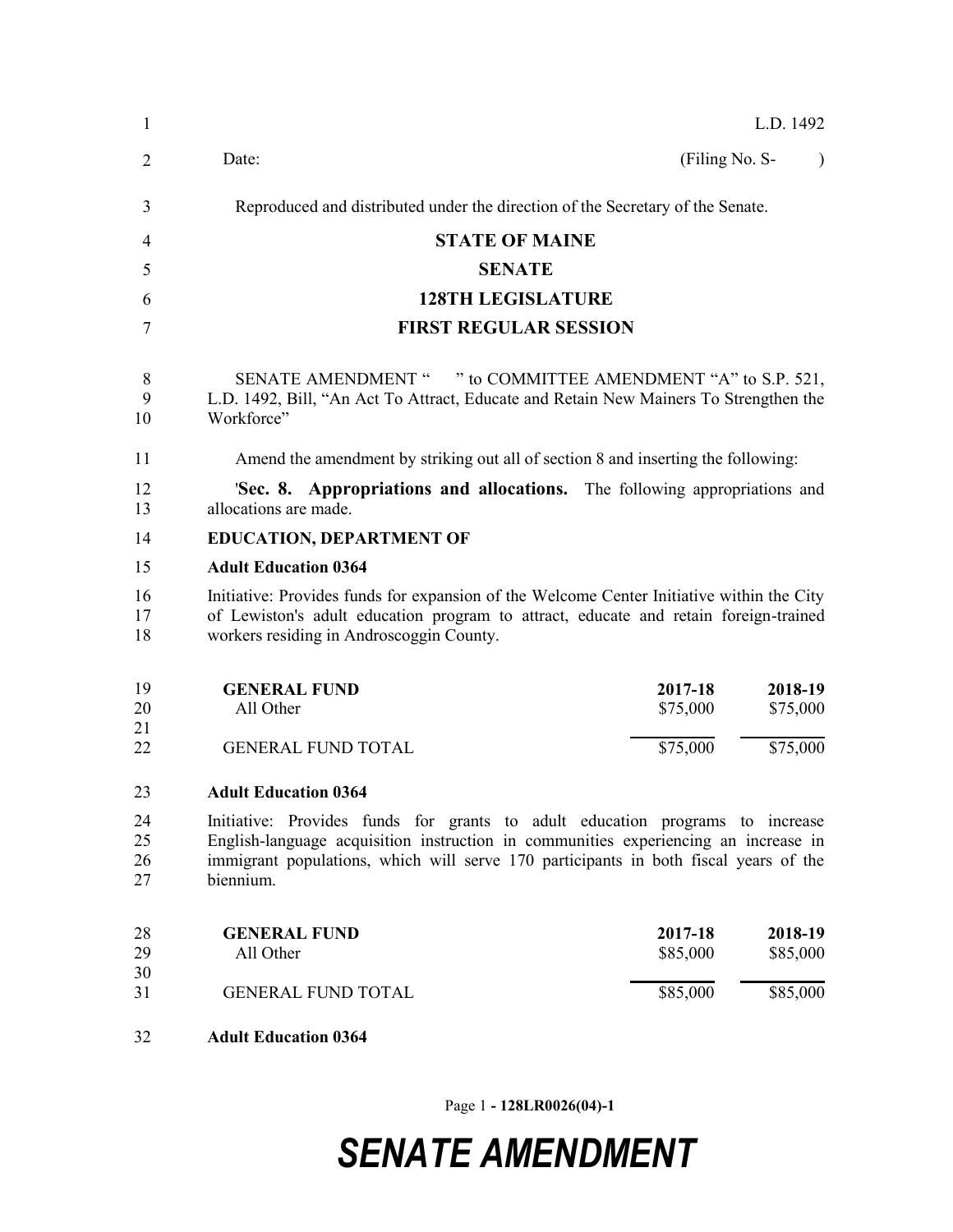SENATE AMENDMENT " " to COMMITTEE AMENDMENT "A" to S.P. 521, L.D. 1492

Initiative: Provides one-time funds for grants for proposed Welcome Centers.

|             | <b>GENERAL FUND</b>       | 2017-18 | 2018-19  |
|-------------|---------------------------|---------|----------|
|             | All Other                 | \$0     | \$50,000 |
| 4           |                           |         |          |
| $\varsigma$ | <b>GENERAL FUND TOTAL</b> | \$0     | \$50,000 |

### **Local Community Planning Support Program N256**

 Initiative: Provides funds for counties, municipalities and school administrative units to manage new immigrant populations who have settled within the counties, municipalities and school administrative units or to attract immigrant populations to address depopulation or workforce shortages within the counties, municipalities and school administrative units.

| 12 | <b>GENERAL FUND</b>       | 2017-18  | 2018-19  |
|----|---------------------------|----------|----------|
| 13 | All Other                 | \$40,000 | \$40,000 |
| 14 |                           |          |          |
| 15 | <b>GENERAL FUND TOTAL</b> | \$40,000 | \$40,000 |

### **Vocation-specific English-language Acquisition and Workforce Training Program N255**

 Initiative: Provides funds for grants to service providers to provide English-language instruction and vocational training and to place immigrant populations in the State with 20 employers of the State. The grants will serve 175 participants in fiscal year 2017-18 and 200 participants in fiscal year 2018-19.

| 22 | <b>GENERAL FUND</b>                 | 2017-18   | 2018-19   |
|----|-------------------------------------|-----------|-----------|
| 23 | All Other                           | \$140,000 | \$160,000 |
| 24 |                                     |           |           |
| 25 | <b>GENERAL FUND TOTAL</b>           | \$140,000 | \$160,000 |
| 26 | <b>EDUCATION, DEPARTMENT OF</b>     |           |           |
| 27 | <b>DEPARTMENT TOTALS</b>            | 2017-18   | 2018-19   |
| 28 |                                     |           |           |
| 29 | <b>GENERAL FUND</b>                 | \$340,000 | \$410,000 |
| 30 |                                     |           |           |
| 31 | <b>DEPARTMENT TOTAL - ALL FUNDS</b> | \$340,000 | \$410,000 |

#### **SUMMARY**

 $32'$ 

 This amendment replaces the appropriations and allocations section in Committee Amendment "A."

Page 2 **- 128LR0026(04)-1**

## *SENATE AMENDMENT*